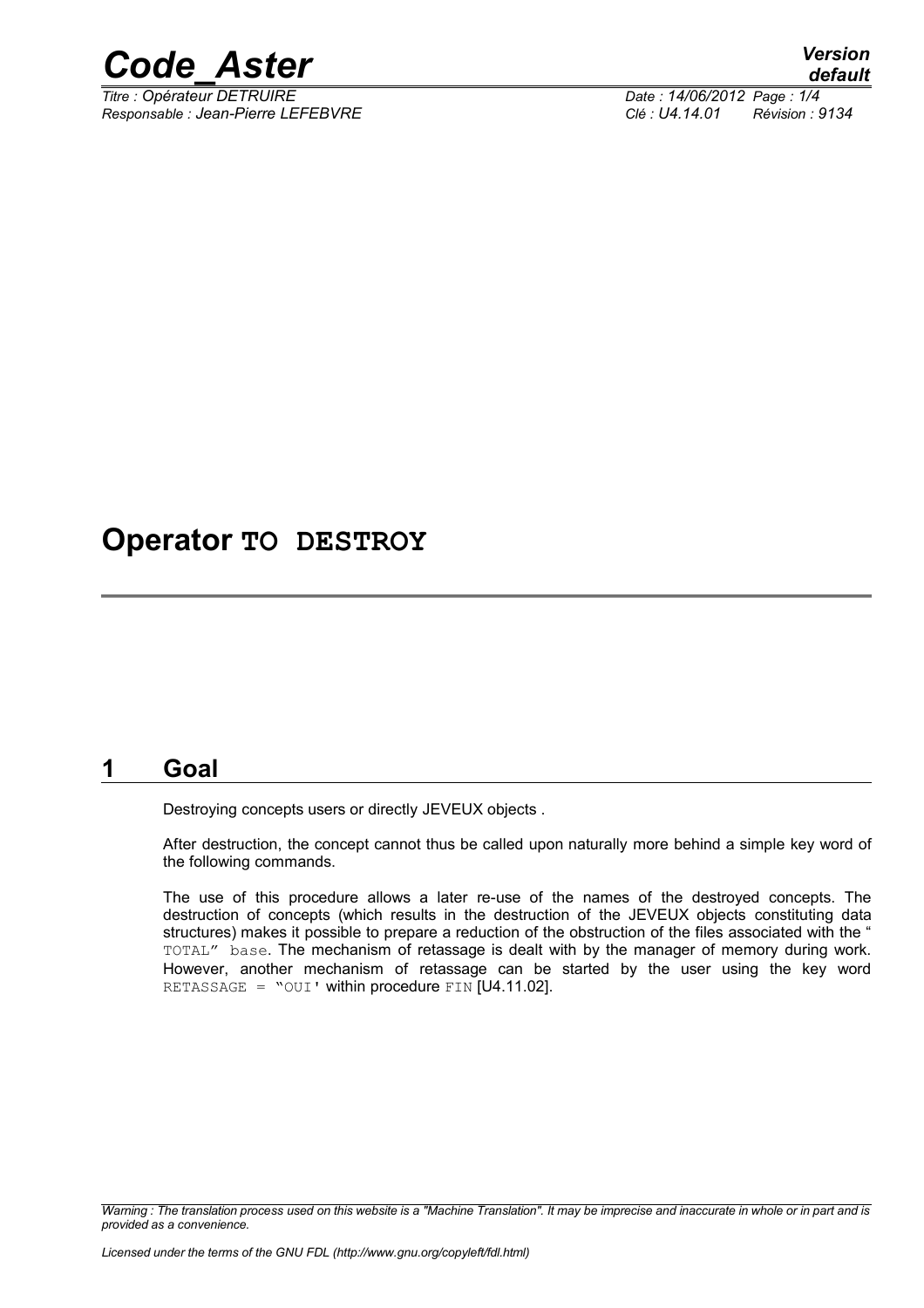# *Code\_Aster Version*

*Titre : Opérateur DETRUIRE Date : 14/06/2012 Page : 2/4 Responsable : Jean-Pierre LEFEBVRE Clé : U4.14.01 Révision : 9134*

# *default*

## **2 Syntax**

| DESTROY<br>TO | / OCONCEPT   | $\mathbf{F}$<br>$=$<br>$\bigstar$ NOM<br>$)$ ,                      | $=$ 1co,                                                 | $[1 \text{ co}]$                |
|---------------|--------------|---------------------------------------------------------------------|----------------------------------------------------------|---------------------------------|
|               | /00BJET=     | F<br>$\blacklozenge$ CHAINE<br>◆POSITION<br><b>OCLASSE</b><br>$)$ , | $=$ 1co,<br>$=$ ipos,<br>$/$ "G",<br>$\,=\,$<br>/ $"V",$ | $[1$ TXM]<br>$[1]$<br>[DEFAULT] |
|               | 0INFO<br>$=$ | 1,<br>$/2$ ,                                                        |                                                          |                                 |
|               |              |                                                                     |                                                          |                                 |

*Warning : The translation process used on this website is a "Machine Translation". It may be imprecise and inaccurate in whole or in part and is provided as a convenience.*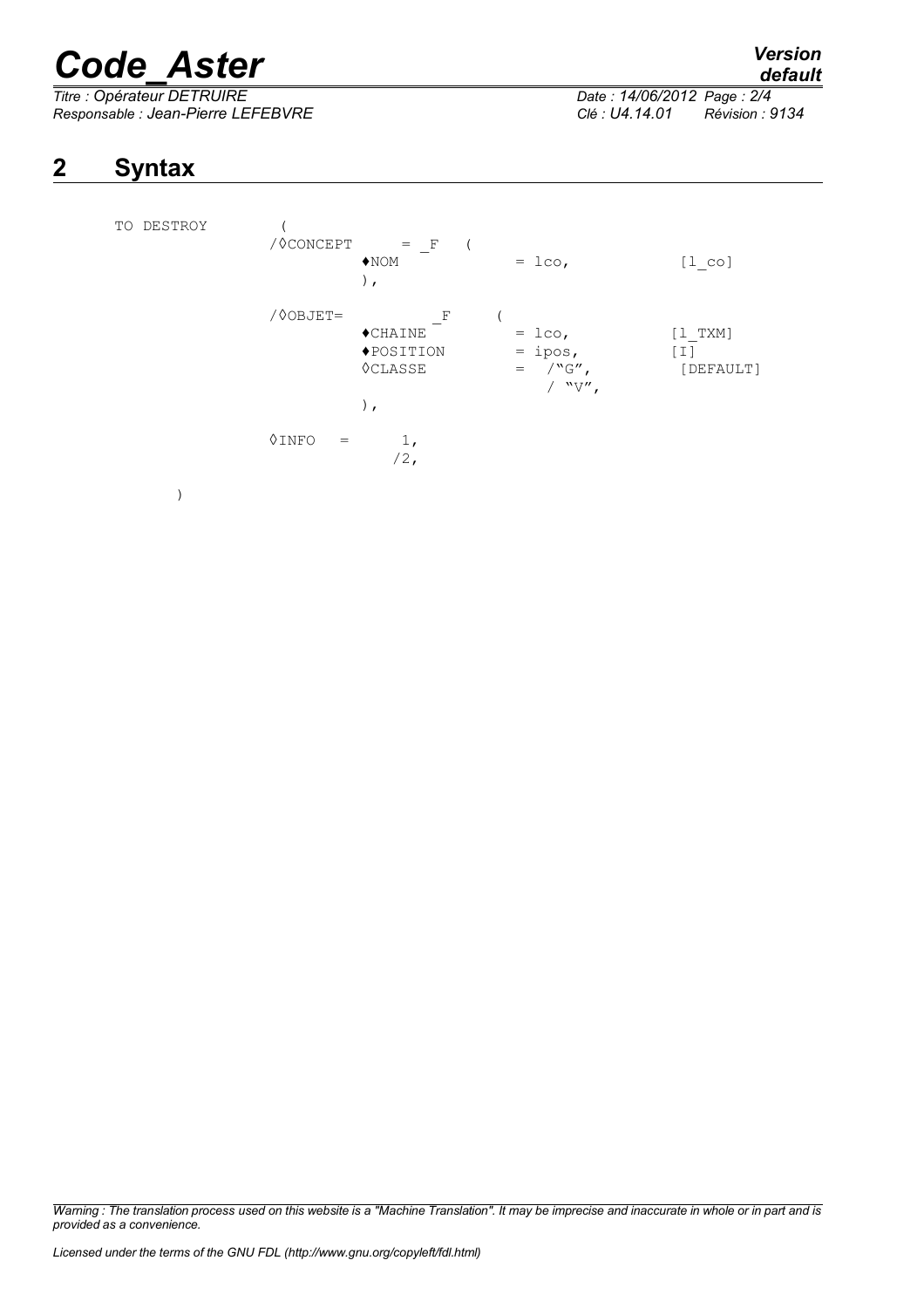# *Code\_Aster Version*

*Titre : Opérateur DETRUIRE Date : 14/06/2012 Page : 3/4 Responsable : Jean-Pierre LEFEBVRE Clé : U4.14.01 Révision : 9134*

### **3 Operands**

#### **3.1 Key word CONCEPT**

 $\sqrt{8}$  CONCEPT  $=$ 

Means that one destroys concepts users.

#### **3.1.1 Operand NOM**

 $NOM = loco$ 

List of the names of concept to be destroyed.

#### **3.2 Key word OBJET**

 $\angle$   $\Diamond$  OBJET =

Means that one destroys JEVEUX objects while reaching directly by a character string located at the position ipos contained in the names of the objects. This makes it possible to destroy objects stored in base JEVEUX and associated with inaccessible names of concept.

#### **3.2.1 Operand CHAINE**

 $\triangle$ CHAINE =  $lco$ 

Character string presents in the names of the JEVEUX objects to destroy.

#### **3.2.2 Operand POSITION**

◊POSITION = ipos

Position of the character string in the names of the JEVEUX objects to be destroyed.

#### **3.2.2.1 Operand CLASSE**

 $\Diamond$ CLASSE =

Makes it possible to select the base on which the objects will be destroyed. By default the value is "G", it corresponds to the global database, "V" corresponds to VOLATILE data base.

#### **3.3 Operand INFO**

◊INFO = information

If INFO=2, the list of the destroyed objects are printed in the message file .